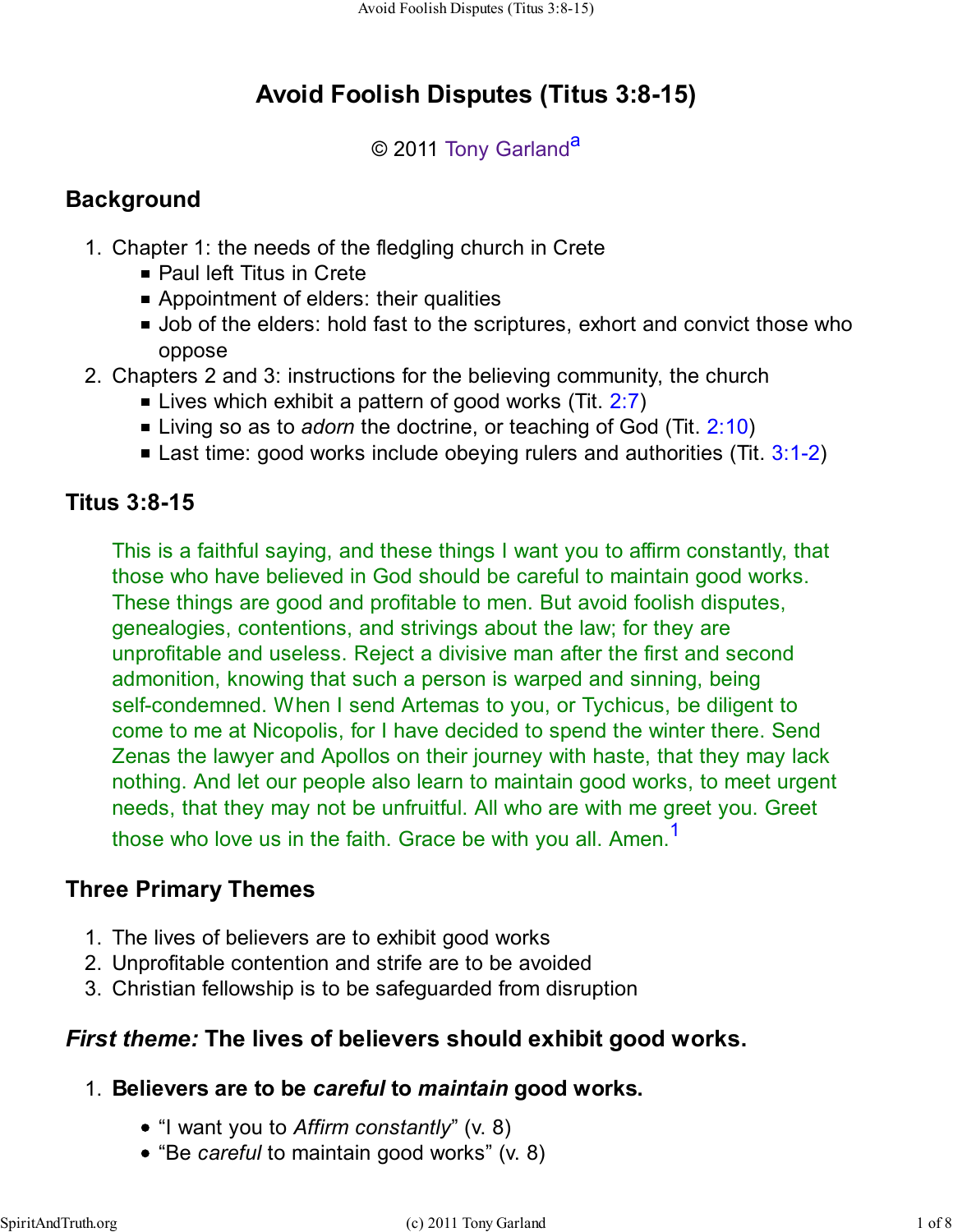"*Maintain* good works" (vv. 8, 14)

### 2. **What are good works?**

### **Duty to the disadvantaged** A.

God's concern for the disadvantaged and vulnerable is evident in Ezekiel 22:7, "In you [Jerusalem] they have made light of father and mother; in your midst they have oppressed the stranger; in you they have mistreated the fatherless and the widow."

- Elderly (including father and mother)
- Stranger (foreigner, alien)
- Fatherless (orphans)
- Widows
- Poor "If a brother or sister is naked and destitute of daily food, and one of you says to them, Depart in peace, be warmed and filled, but you do not give them the things which are needed for the body, what does it profit?" (James 2:15-16)

# B. **Duty to family**

### **Provide for family members when they are in need** I.

"Honor widows who are really widows. But if any widow has children or grandchildren, let them first learn to show piety at home and to repay their parents; for this is good and acceptable before God." (1 Ti. 5:3-4)

### **Duty to government and society** C.

Includes obedience to civil authorities (Rom 13:1-7; Titus 3:1)

### **Motivation is love** 3.

*Favoring others over self.* Greek word for intense love is ἀγάπη [*agapē*]

### **The problem of 'sloppy agapē'** 4.

An aspect of 'works' which is often overlooked or deemed unimportant.

- The works we think about: big, visible deeds -- sometimes motivated by our desire to be recognized
- The works we tend to overlook: smaller, less visible, but often demonstrating our lack of love

# A. **James - the book emphasizing the importance of works**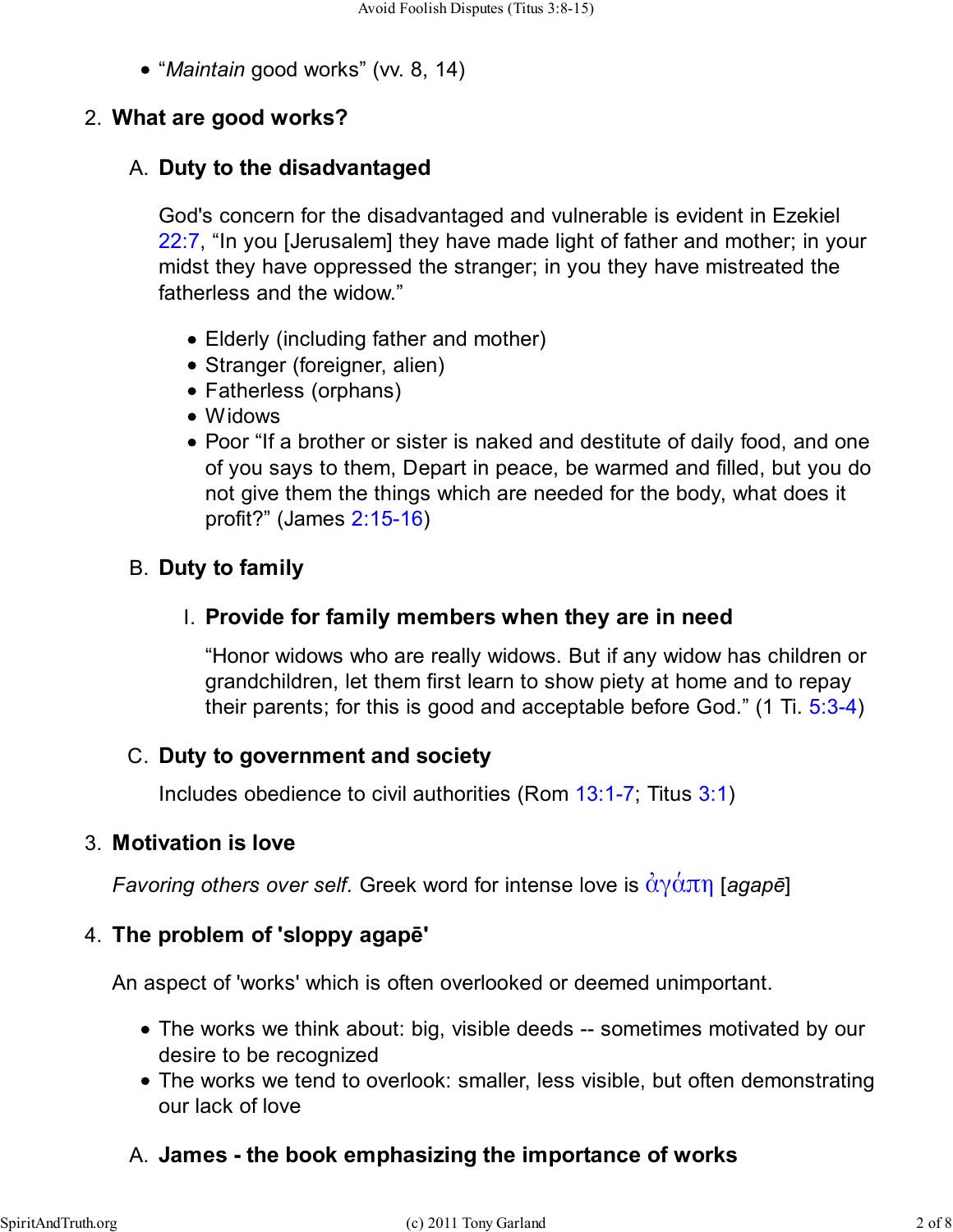- "But above all, my brethren, do not swear, either by heaven or by earth or with any other oath. But let your 'Yes' be 'Yes,' and your 'No,' 'No,' *lest you fall into judgment*." (James 5:12)
- TRANSLATION Christians are to meet their commitments!

#### B. **How are we doing on our commitments?**

### **Social commitments** I.

- Standing other people up
- Arriving perpetually late
- Inconsistently participating in Christian fellowship

#### **Family commitments** II.

- Lacking commitment to our spouses: divorce is rampant
- Lacking commitment to our children:
	- Raising children in absentia
	- **Entertaining or distracting children because it is easier than** giving them our time or employing Biblical discipline

#### **Monetary commitments** III.

- Frequently late on paying our bills
	- Not necessarily due to lack of money
		- Misdirected priorities
		- Unbiblical financial practices
- Unable to consistently hold down a job
	- Failure to consistently showing up to work on time
	- Working less than a full day
	- A poor investment for our boss
- Result: unable to meet urgent needs of others (e.g., the poor)

#### IV. **Abusing Grace**

#### **Grace** a.

- Grace: another extends forbearance that we *don't* legitimately deserve
- Dependant upon the good will and volition of the party which has suffered wrong
- Not unconditionally extracted or assumed by the party doing the wrong: this is *presumption*, not *grace*

# b. **Extorting grace from nonbelievers**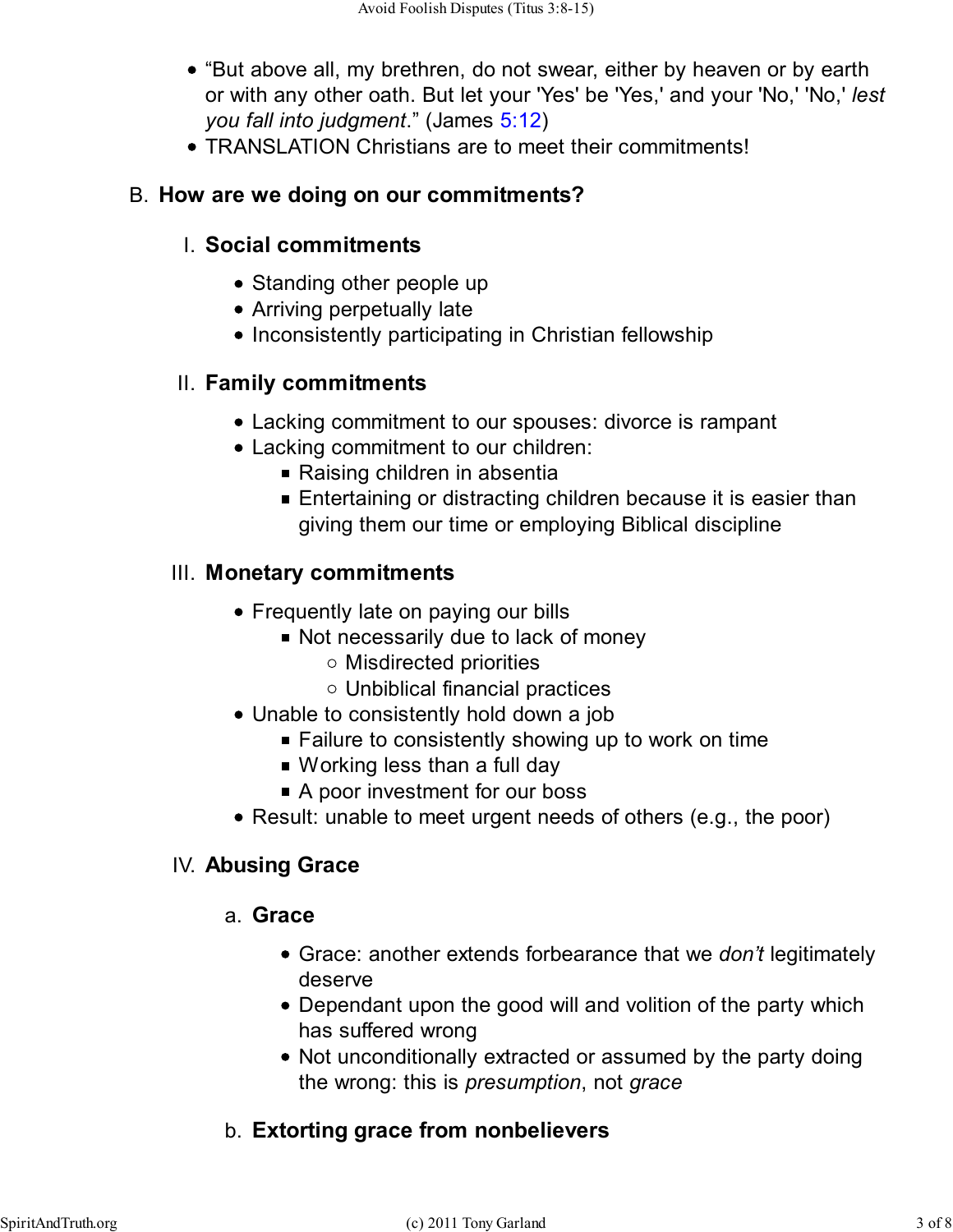- Paying a bill late is akin to extracting an interest-free loan from the lender, often an unbeliever
- When unbelievers react appropriately to our "sloppy agapē," we are quick to cry, "I'm being persecuted for the cause of Christ!"

# **Faithful in little, faithful in much principle** V.

- Parable of the Ten Minas, "And he said to him, 'Well done, good servant; because you were faithful in a very little, have authority over ten cities.'" (Luke 19:17)
- God cares about the details the little things matter: they are a tell-tale indicator of the depth of our Christian walk.

# **Good works are a witness to God** 5.

- Paul told Titus that our lives are to *adorn* God's teaching (Tit. 2:10): they should demonstrate the attractive benefits of God's principles applied in real life.
- When our lives are like that of unbelievers, or even *worse*...
	- ... we are a false witness because we deny, by our actions, what we profess with our mouths
	- ... we malign God's Word because we claim it as our guide for living
	- ... we give God Himself a bad name, similar to Israel's failure to follow God (Ezekiel 36:22-23)

Therefore say to the house of Israel, 'Thus says the Lord GOD: "I do not do this for your sake, O house of Israel, but for My holy name's sake, which you have profaned among the nations wherever you went. And I will sanctify My great name, which has been profaned among the nations, which you have profaned in their midst; and the nations shall know that I am the LORD," says the Lord GOD, "when I am hallowed in you before their eyes."

# *Second theme:* **Unprofitable contention and strife are to be avoided**

### **What are we to avoid?** 1.

- Foolish disputes (moronic thoughts devoid of understanding)
- Genealogies (endless genealogies, 1Ti. 3:4)
- Strife and contention
- Quarrels or fights concerning the law of Moses
	- Gommandments of men who turn from the truth (Tit. 1:4)
	- An emphasis upon *law* and *commandments*, these individuals are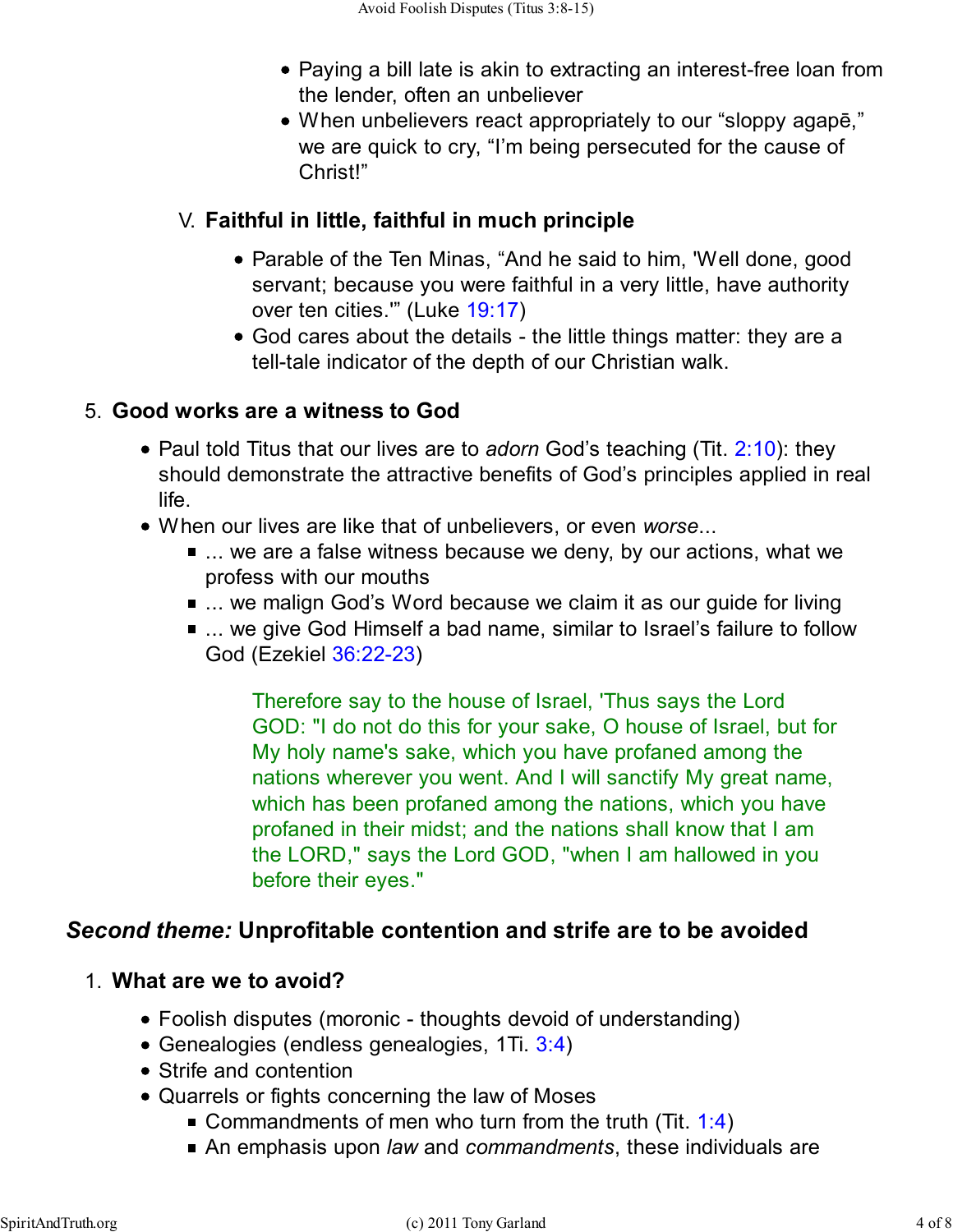peddling some form of legalism

 $\bullet$  Jewish fables (Tit. 1:4), old wives' fables (1Ti. 4:7)

### **Why?** 2.

- They are *unprofitable and useless* (Tit. 3:9)
- Cause disputes rather than edification (1Ti. 3:4)
- They tear down, the very opposite of edification or building up,  $\alpha\hat{i}$ κοδομη $\omega$ [*oikodomēō*] (1Cor. 14:26)

# *Third theme:* **Christian fellowship is to be safeguarded from disruption**

### **Characteristics of the divisive man** 1.

- Almost always zealous, but lacking in knowledge
- Teaching is out of balance and neglects important related passages
	- Tend to make sweeping conclusions based on isolated passages
		- Unable to discern primary teachings from secondary, less unimportant teachings
		- **Stuck on bizarre interpretations** 
			- "divisive" is αἰρετικὸν [*airetikon*], from which we get the term *heretic* which came to denote the peculiar or unorthodox beliefs held by the divisive one
			- $\circ$  "... having strayed, have turned aside to idle talk, desiring to be teachers of the law, *understanding neither what they say nor the things which they affirm*" (1Ti. 1:6-7)
- Prideful
	- Questions often are insincere, not what they appear
		- $\circ$  Draw attention to themselves or to exhibit what they know to others
		- $\circ$  Undermine the authority of another who is productively teaching
		- $\circ$  Interfere with the edification of the sheep
	- Lack of respect for those God has placed in authority
		- o Desiring to be teachers so see themselves in competition with existing teachers

# **Example of a disrupter** 2.

- Young man in our home group who asserted forcefully that the author of Hebrews is discussing a new *priesthood* where he is actually speaking about a new *covenant* (Heb. 7:22; 8; 9)
- A denial that the old covenant has passed away
- An attempt to place believers in a continuing position under the law
- An attempt to create a special priesthood, like the Aaronic, but ongoing in the NT (not the general priesthood of believers)
- Completely missing the primary NT message: the old [Mosaic] covenant has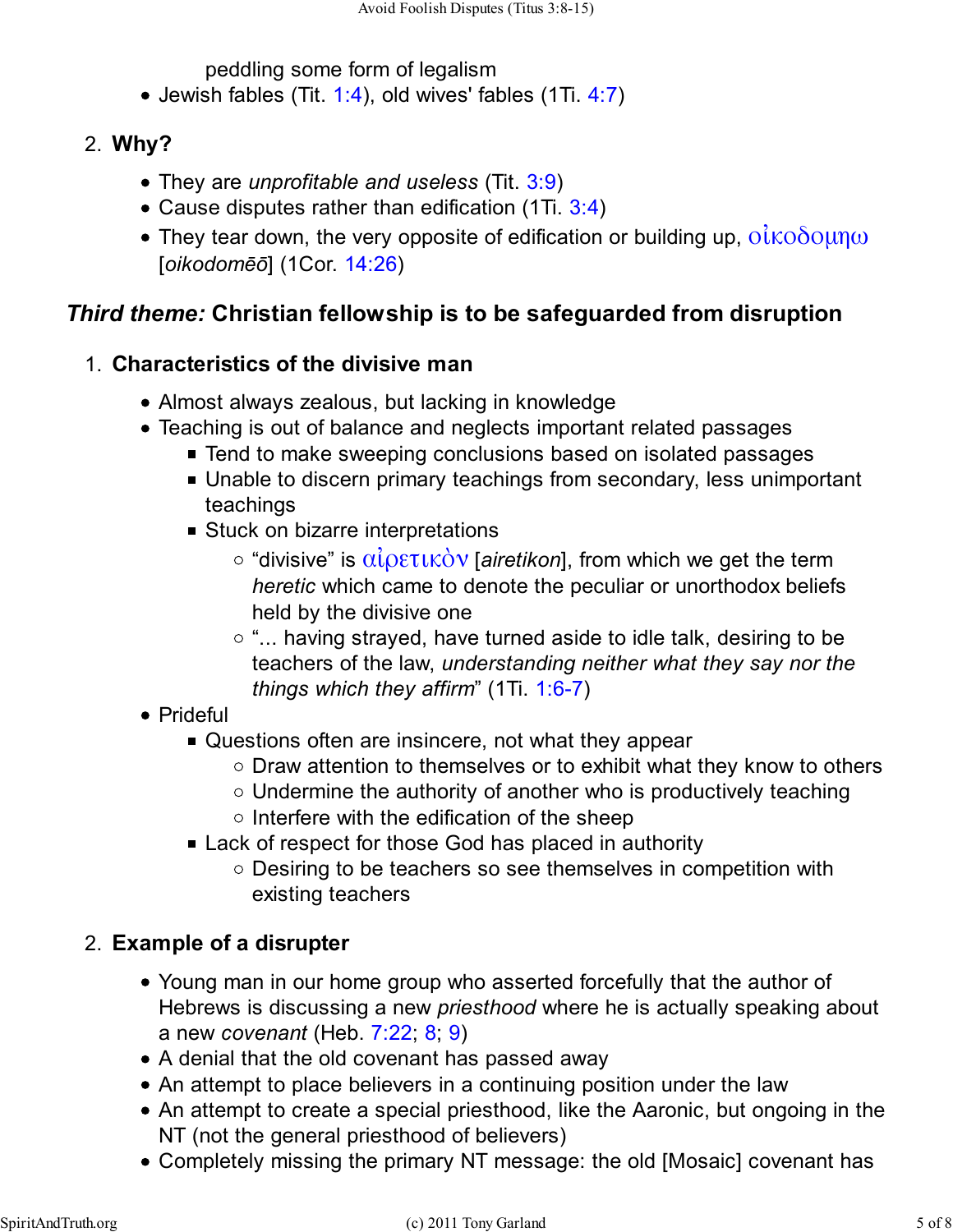passed away, believers are related to God through the new covenant

Made no difference to him concerning any formal training I might have in the Scriptures or that I had studied the Scriptures for almost as many years as he had been alive

### 3. **God's program of discipline**

# **Initially, God's concern is for the correction and restoration of the** A. **errant individual**

"... avoid foolish and ignorant disputes, knowing that they generate strife. *And a servant of the Lord must not quarrel but be gentle to all, able to teach, patient, in humility correcting those who are in opposition, if God perhaps will grant them repentance, so that they may know the truth, and that they may come to their senses* and escape the snare of the devil, having been taken captive by him to do his will."  $(2 \text{ Ti } 2:23-26)$ 

- Elders are to be gentle, patient, and humble when attempting to apply correction
- The desire is for the disrupter to come to understand the error and repent
- Notice too: such a person Paul says has been taken captive by the devil to do his will. What is the devil's will?
	- To get us to play defense rather than offense.
	- $\blacksquare$  To distract with questions and arguments which undermine our progress and dilute our effectiveness in ministering to those who truly are learning
	- The time-wasting power of endless questions (e.g., the child who always asks 'why?')

# **Ultimately, God's concern is for the safety of others in the fellowship** B.

"... *their message will spread like cancer*. Hymenaeus and Philetus are of this sort, who have strayed concerning the truth, saying that the resurrection is already past; and they *overthrow the faith of some*." (2Ti. 2:17-18)

### **Separation for protection of His Sheep** I.

- Jesus to Peter: "Do you love Me? . . . [then] feed my sheep . . . tend My Lambs ... feed my sheep" (John 21)
- God has established a point at which we favor protection of His sheep over restoration of the wayward individual
- Paul evidently understood American baseball: *Three strikes and you're out!*
	- "Reject a divisive man after the first and second admonition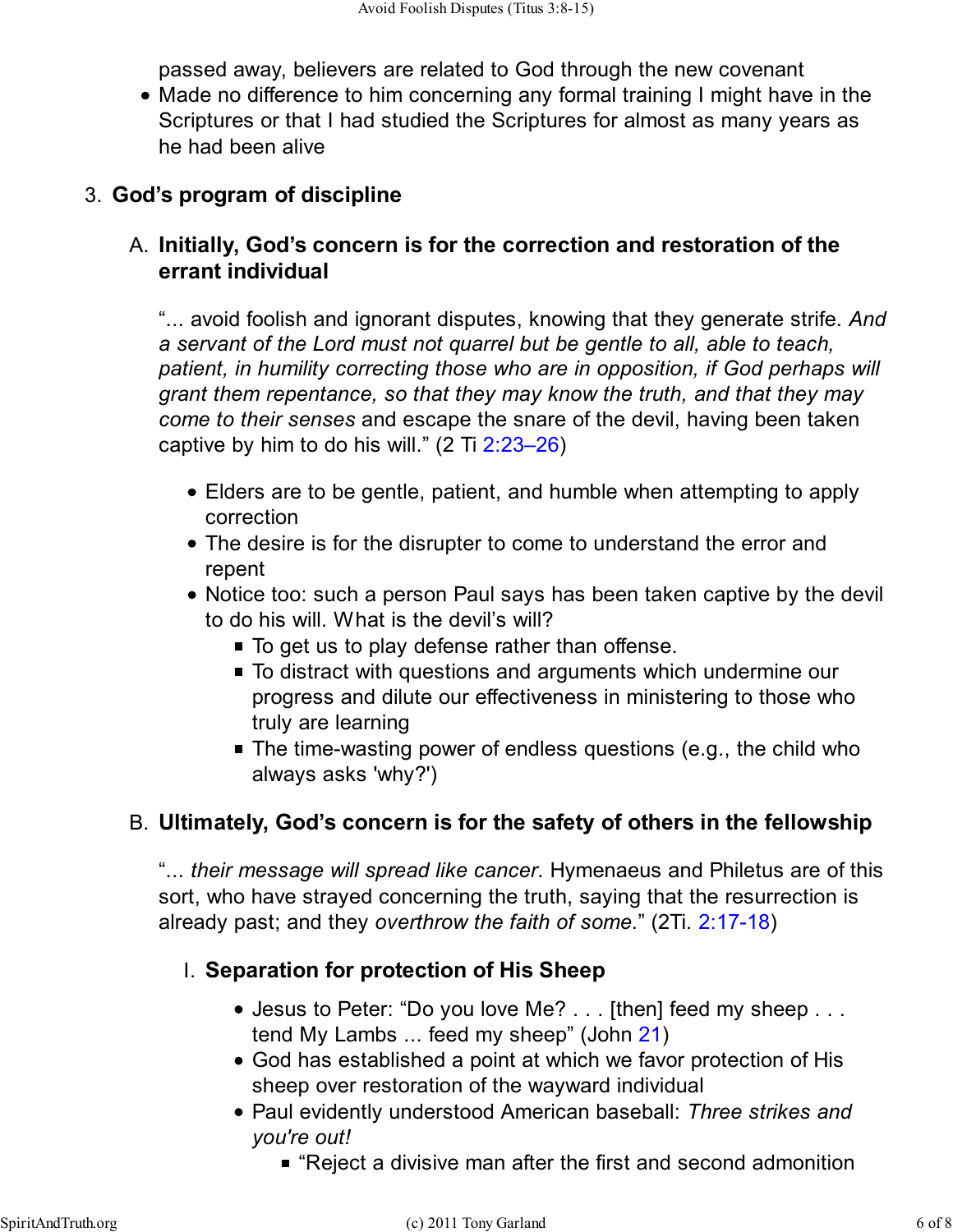knowing that such a person is warped and sinning, being self-condemned"

- Warped: ἐξέστραπται [*exestraptai*], "departed from the patterns of correct behavior"
- **If anyone teaches otherwise and does not consent to** wholesome words, even the words of our Lord Jesus Christ, and to the doctrine which accords with godliness, *he is proud*, knowing nothing, but is obsessed with disputes and arguments over words, from which come envy, strife, reviling, evil suspicions, useless wranglings of men of corrupt minds and destitute of the truth, who suppose that godliness is a means of gain. *From such withdraw yourself.*" (1 Ti 6:3–5)
- Assumes an authority structure is in place in order to reject the divisive one
- Hence the need for established elders to be present in every church (Tit. 1:5)

# **Summary of Titus (if time)**

- Christian fellowship is to be ordered with an established authority structure of 1. elders
	- I Ideally, each church will have multiple elders (Tit.  $1:5$ )
	- Elders are to be men, not women (Tit.  $1:6$  cf. 1Ti. 2:12)
	- Elders are to be persons of established Christian character (Tit.  $1:6-9$ )
- 2. The job description of an elder
	- Hold fast the faithful word so as not to drift (Tit. 1:9)
	- **Through sound teaching, to exhort and convict those who oppose (Tit. 1:9)** Hence, elders must know the Scriptures!
	- At times, the job will require confrontation
		- $\circ$  Mouths must be stopped (Tit. 1:11)
		- $\circ$  Divisive men must be rejected (Tit. 3:10)
		- $\circ$  Rebuke with all authority (Tit. 2:15)
- 3. Qualities of a sound church
	- A mix of ages, all interacting productively (Tit. 2:2-10)
	- Sound doctrine is taught which is producing sound living (Tit.  $2:1$ )
	- Believers are exhibiting the fruit of the Spirit: sobriety, temperance, faith, love, patience, reverence, discretion, chastity
	- Believers are living in obedience to rulers and authorities (Tit.  $3:1$ )
	- Believers are exhibiting a pattern of good works such that the teaching is adorned in the eyes of those outside (Tit. 2:10)
- 4. Anchored between advents in the present age
	- **Looking back to the crucifixion of Jesus: reminding us of our separation to** God from the present age (Tit. 2:11-12)